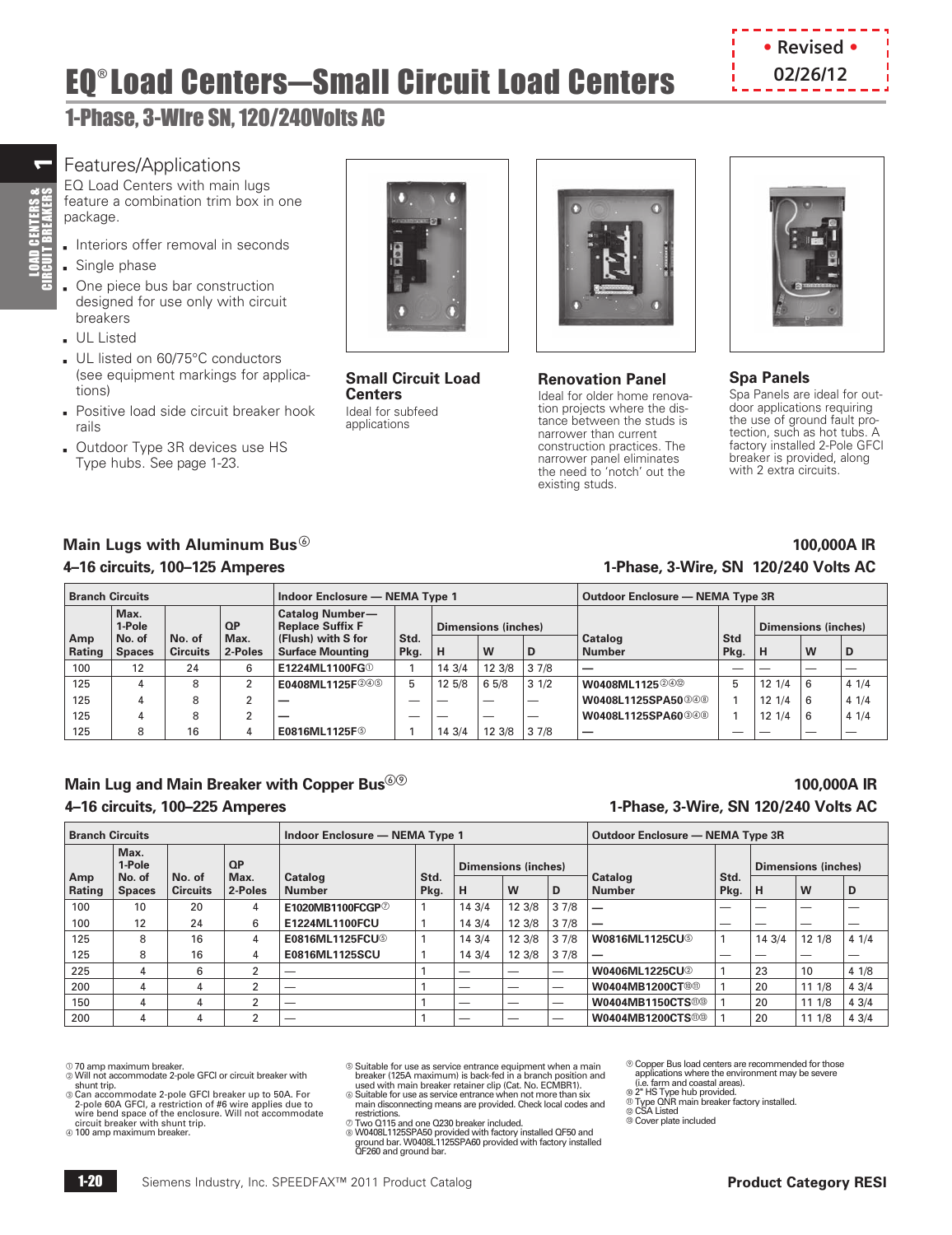

 $\overline{\phantom{a}}$ 

E

## EQ® Load Centers-Circuit Breaker Enclosures | 01/22/13

### 1-Phase and 3-Phase, 240V AC Max.

### Features

- **Circuit breaker enclosures range from 60A to** 225A, indoor and outdoor models
- **Designed for use exclusively with QP, QT,** QPH, HQP, BQ, BQH, HBQ, QPP, QPPH, HQPP, QJ2, QJH2 and QJ2-H circuit breakers
- **•** UL listed
- **-** Suitable for use as service entrance equipment
- **UL listed for 60/75°C conductors** (See equipment markings for applications)
- Outdoor type 3R devices use HS type hubs (pg. 1-21) except for the W0204ML1060 which uses the HA type hub





| Dimensions (inches)<br>Dimensions (inches)<br>Std.<br>Std.<br>Catalog<br>$\mathsf{No}$ . of<br>Catalog<br><b>Frame</b><br>Ampere<br>Width<br>Width<br>Height<br>Height<br><b>Depth</b><br>Pkg.<br>Pkg.<br><b>Depth</b><br>Type<br><b>Number</b><br>Number<br>Rating<br>∣ Poles | <b>Breaker Used</b><br>Indoor Enclosure - NEMA Type 1 |  |  |  |  |  |  | Outdoor Enclosure - NEMA Type 3R |  |  |  |  |
|--------------------------------------------------------------------------------------------------------------------------------------------------------------------------------------------------------------------------------------------------------------------------------|-------------------------------------------------------|--|--|--|--|--|--|----------------------------------|--|--|--|--|
|                                                                                                                                                                                                                                                                                |                                                       |  |  |  |  |  |  |                                  |  |  |  |  |
|                                                                                                                                                                                                                                                                                |                                                       |  |  |  |  |  |  |                                  |  |  |  |  |

### **1-Phase, 3-Wire SN — 120/240 Volts AC**

|                        |     |         | <b>I'lliase, J'VVIIE ON THE IZU/Z40 VUILS AU</b> |   |        |       |        |                                   |   |                  |       |         |
|------------------------|-----|---------|--------------------------------------------------|---|--------|-------|--------|-----------------------------------|---|------------------|-------|---------|
|                        | 60  |         | E0204ML1060S <sup>①</sup>                        | 5 | 97/8   | 51/8  | 25/8   | W0204ML106000                     | 5 | 8                |       | 41/4    |
| QP, QPH,               | 60  |         | E0204ML1060F                                     |   | 97/8   | 51/8  | 25/8   |                                   |   |                  |       |         |
| <b>HQP</b>             | 100 |         | E0202MB1100 <sup>4</sup>                         |   | 171/8  | 7 3/8 | 4 5/16 | <b>W0202MB1100CU</b> <sup>4</sup> |   | 17.4             | 7.3   | 4.3     |
|                        | 125 |         | E0204ML1125SCU                                   |   | 17 1/8 | 7 1/8 | 41/4   | W0204ML1125CU                     |   | $17 \frac{1}{8}$ | 3/8   | 4 5/16  |
|                        | 150 | っ       |                                                  |   |        | -     | -      | <b>W0202MB1150CU</b> <sup>®</sup> |   | 19 3/4           | 8.4   | 4.6     |
| QN, QNH,<br><b>HQN</b> | 200 |         | --                                               |   |        |       | _      | W0202ML1200CU                     |   | 19 3/4           | 8.4   | 4.6     |
|                        | 200 |         | E0202MB1200 <sup>4</sup>                         |   | 19 3/8 | 81/2  | 4      | W0202MB1200CU <sup>4</sup>        |   | 19 3/4           | 8.4   | 4.6     |
| QPP, QPPH,<br>HQPP, QP | 225 | $1 - 4$ |                                                  |   |        |       |        | <b>W0406ML1225CU2</b>             |   | 23               | 10    | 41/8    |
| QJ2.                   | 150 | 2       |                                                  |   |        | --    | -      | <b>WB2150B</b>                    |   | 27               | 7 3/8 | 4 15/16 |
| QJH <sub>2</sub>       | 200 | 2       |                                                  |   |        | -     | _      | <b>WB2200B</b>                    |   | 27               | 73/8  | 4 15/16 |
| QJ2-H                  | 225 |         | –                                                |   |        |       | _      | <b>WB2225</b> <sup>2</sup>        |   | 27               | 73/8  | 4 5/16  |

### **3-Phase, 3-Wire 240 Volts AC or 3-Phase, 4-Wire SN — 120/208 Volts AC, 120/240, 240 Volts AC**

| QP, QPH, HQP        | 100 | $2 - 3$ | E0303ML3100S <sup>3</sup>   | 171/8            | 1/8    | 1/4  | W0303ML3100 <sup>3</sup>   | $\sim$ $-$<br>1/8 | 73/8   | 4 5/16 |
|---------------------|-----|---------|-----------------------------|------------------|--------|------|----------------------------|-------------------|--------|--------|
| BO, BOH, HBO        | 100 | $2 - 3$ | <b>EB3100S</b> <sup>3</sup> | 1/8<br>17        | 1/8    | 1/4  | <b>WB3100</b> <sup>3</sup> | 1/8               | 73/8   | 4 5/16 |
| QJ2, QJH2,<br>QJ2-H | 225 | $2 - 3$ | EB3225F <sup>2</sup>        | $\sim$<br>$\sim$ | 10 1/8 | 51/8 | <b>WB3225</b> <sup>2</sup> | $\sim$            | 10 1/8 | 59/16  |

 $@$  Will not accommodate 2-pole GFCI or circuit breaker with shunt trip.

 $@$  42,000A IR maximum. Copper wire only at 225A.

® Can accommodate 2-pole GFCI breaker up to 50A. For<br>2-pole GFCI, a restriction of #6 wire applies due to wire bend space of the enclosure. Will not accommodate circuit breaker with shunt trip.

d Main breaker factory installed.

e QJ2 frame circuit breaker installed, rated 10,000A IR.  $©$  CSA Listed.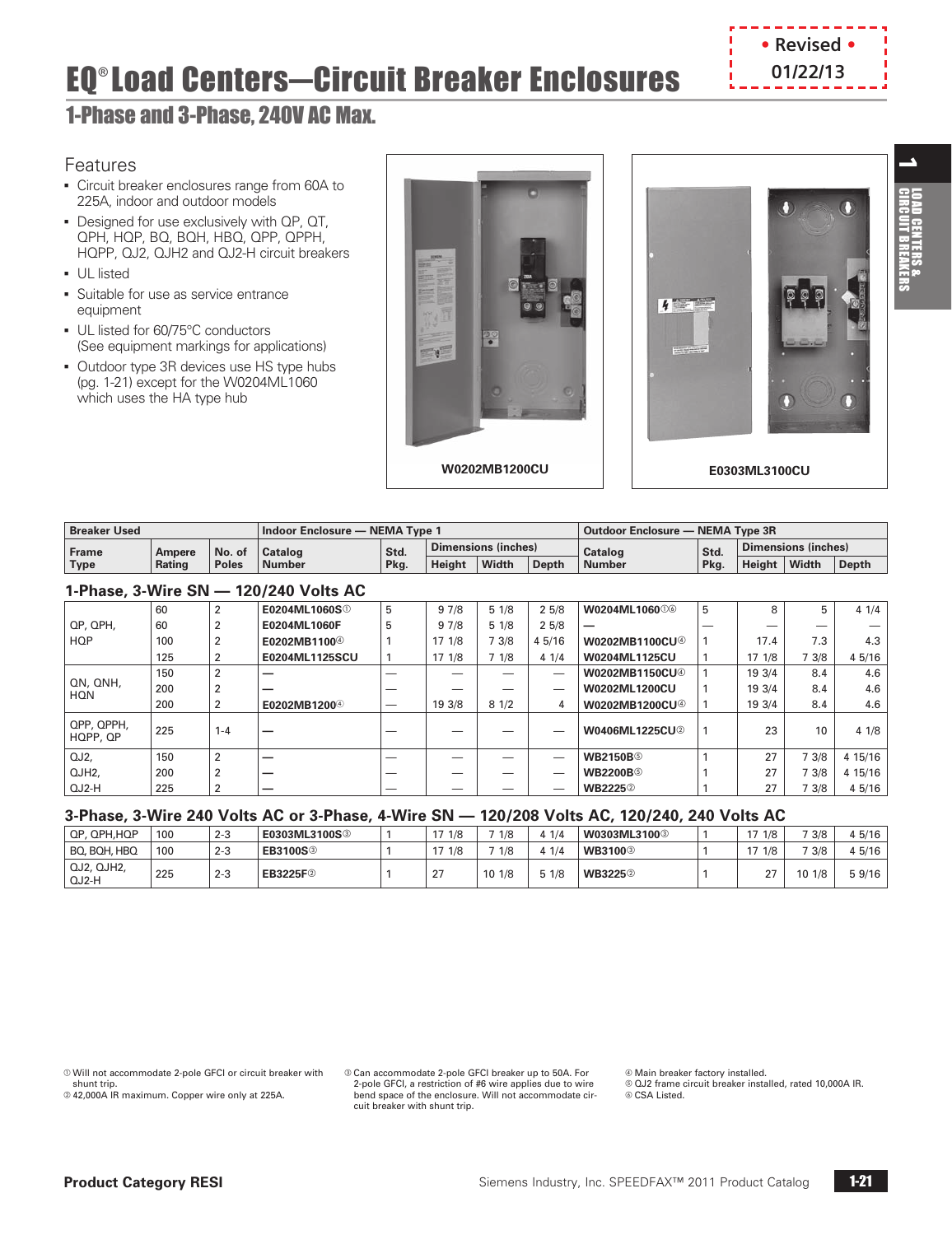## **Load Centers by the contract of the contract of the contract of the contract of the contract of the contract of the contract of the contract of the contract of the contract of the contract of the contract of the contrac**

### **Load Center OEM Interiors<sup>®</sup>**

### **1Ø: Small Circuit Main Lug Interiors**

|      |                             |               |                 | <b>Dimensions</b> |       |
|------|-----------------------------|---------------|-----------------|-------------------|-------|
| Amps | Catalog Number <sup>2</sup> | <b>Spaces</b> | <b>Circuits</b> | Height            | Width |
| 60   | 10204ML1125CU               | 2             | 2               | 4.40              | 1.85  |
| 60   | 10303ML3100CU               | 3             | 3               | 5.77              | 3.42  |
| 125  | I0408ML1125                 | 4             | 8               | 4.51              | 6.61  |
| 125  | I0816ML1125CU               | 8             | 16              | 6.19              | 6.81  |
| 125  | <b>I0816ML1125CUSP</b>      | 8             | 16              | 6.19              | 6.81  |
| 200  | I0202L1200                  | 4             | 4               | 3.88              | 7.13  |
| 200  | 11220L1200CT                | 12            | 20              | 9.00              | 7.00  |

### 10: High Circuit Main Lug Interiors with Neutral Bars<sup>®</sup>

|      |                             |               |                 | <b>Dimensions</b> |       |
|------|-----------------------------|---------------|-----------------|-------------------|-------|
| Amps | Catalog Number <sup>2</sup> | <b>Spaces</b> | <b>Circuits</b> | Height            | Width |
| 125  | 11224L1125CU                | 12            | 24              | 10.80             | 9.80  |
| 125  | 11624L1125CU                | 16            | 24              | 12.80             | 9.80  |
| 125  | 13040L1125CU                | 30            | 40              | 20.80             | 9.80  |
| 200  | 10816L1200CT <sup>@</sup>   | 8             | 16              | 10.80             | 9.80  |
| 200  | 11224L1200CU                | 12            | 24              | 10.80             | 9.80  |
| 200  | 11632L1200CU                | 16            | 32              | 12.80             | 9.80  |
| 200  | 12040L1200CU                | 20            | 40              | 14.80             | 9.80  |
| 200  | 13040L1200CU                | 30            | 40              | 14.80             | 9.80  |
| 200  | 14040L1200CU                | 40            | 40              | 24.80             | 9.80  |
| 225  | 14242L1225CU                | 42            | 42              | 26.80             | 9.80  |

### **3Ø: Main Lug Interiors**<sup>2</sup>

|      |                       |               |                 | <b>Dimensions</b> |              |
|------|-----------------------|---------------|-----------------|-------------------|--------------|
| Amps | <b>Catalog Number</b> | <b>Spaces</b> | <b>Circuits</b> | Height            | <b>Width</b> |
| 125  | SI1224L3125B          | 12            | 24              | 10.04             | 9.95         |
| 200  | SI1224L3200B          | 12            | 24              | 10.04             | 9.95         |
| 200  | SI2442L3200B          | 24            | 42              | 16.04             | 9.95         |
| 200  | SI3054L3200B          | 30            | 54              | 19.04             | 9.95         |
| 225  | SI4242L3225B          | 42            | 42              | 25.04             | 9.95         |
| 125  | PI1224L3125CUB        | 12            | 24              | 10.04             | 9.95         |
| 200  | PI1224L3200CUB        | 12            | 24              | 10.04             | 9.95         |
| 200  | PI1836L3200CUB        | 18            | 36              | 13.04             | 9.95         |
| 125  | PI1836L3125CUB        | 18            | 36              | 13.04             | 9.95         |
| 200  | PI2442L3200CUB        | 24            | 42              | 10.04             | 9.95         |
| 200  | PI3054L3200CUB        | 30            | 54              | 19.04             | 9.95         |
| 225  | PI4242L3225CUB        | 42            | 42              | 25.04             | 9.95         |

### **1Ø: Parallel Lug Interiors with Neutral Bars**

|             |                             |               |                 | <b>Dimensions</b> |       |
|-------------|-----------------------------|---------------|-----------------|-------------------|-------|
| <b>Amps</b> | Catalog Number <sup>2</sup> | <b>Spaces</b> | <b>Circuits</b> | Height            | Width |
| 200         | CTI2040L1200CU              | 20            | 40              | 14.80             | 9.80  |
| 200         | CTI2440L1200CU              | 24            | 40              | 16.80             | 9.80  |
| 200         | CTI3040L1200CU              | 30            | 40              | 20.80             | 9.80  |

### **Lug Data**

| <b>Interior</b>    | Amperage | Wire range        | <b>Torque</b>  |
|--------------------|----------|-------------------|----------------|
| I0204ML1060        | 60       | $2/0 - 4$ AWG     | 45 lb. - ins.  |
| I0303ML3100        | 100      | $2/0 - 4$ AWG     | 45 lb. - ins.  |
| I1224ML1100        | 100      | $2/0 - 4$ AWG     | 45 lb. - ins.  |
| I0408ML1125        | 125      | $2/0 - 4$ AWG     | 45 lb. - ins.  |
| 10816ML1125CU/CUSP | 60       | $2/0 - 4$ AWG     | 45 lb. - ins.  |
| Single Phase       | 125      | $2/0 - 4$ AWG     | 110 lb. - ins. |
| Single Phase       | 200/225  | 300 kcmil - 4 AWG | 250 lb. - ins. |
| <b>Three Phase</b> | 125      | 300 kcmil - 6 AWG | 340 lb. - ins. |
| <b>Three Phase</b> | 200/225  | 300 kcmil - 6 AWG | 340 lb. - ins. |

a UL Recognized Components.

b The letters "CU" in any catalog number represent copper bus bars.

<sup>3</sup> Feed thru lugs provided.

d Convertible to main breaker using the MBK main breaker kits.



 $\leftarrow$ 

LOAD CENTERS &<br>CIRCUIT BREAKERS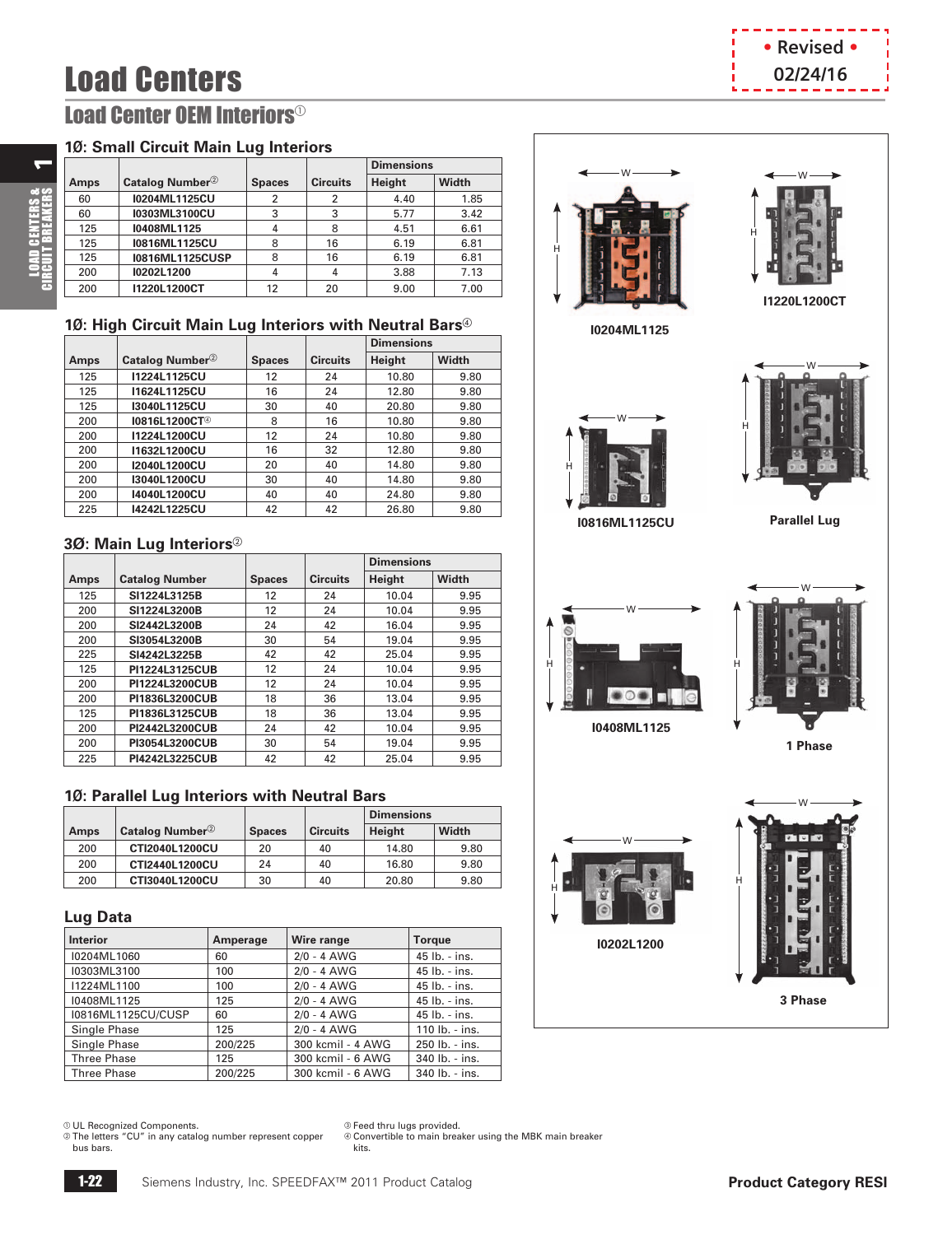## Load Centers



### <span id="page-3-0"></span>**Load Center Accessories<sup>®</sup>**

| <b>Catalog</b><br>Number | <b>Description</b> | Pack<br>Qtv |
|--------------------------|--------------------|-------------|
|                          |                    |             |

### **Ground Bar Kits (For ES and PL Load Centers)**

| EC1GB8           | <b>GROUND BAR KIT-8 POS</b>                 |  |
|------------------|---------------------------------------------|--|
| <b>EC1GB82</b>   | GROUND BAR KIT-8 POS, 2/0 LUG               |  |
| EC2GB12          | <b>GROUND BAR KIT-12 POS</b>                |  |
| <b>EC2GB122</b>  | GROUND BAR KIT-12 POS, 2/0 LUG              |  |
| <b>EC2GB15</b>   | <b>GROUND BAR KIT-15 POS</b>                |  |
| <b>EC2GB152</b>  | GROUND BAR KIT-15 POS, 2/0 LUG              |  |
| <b>EC3GB21</b>   | <b>GROUND BAR KIT-21 POS</b>                |  |
| <b>EC3GB212</b>  | GROUND BAR KIT-21 POS, 2/0 LUG              |  |
| <b>EC3GB27</b>   | <b>GROUND BAR KIT-27 POS</b>                |  |
| <b>EC3GB272</b>  | GROUND BAR KIT-27 POS, 2/0 LUG              |  |
| <b>EC3GB30</b>   | <b>GROUND BAR KIT-30 POS</b>                |  |
| <b>EC3GB302</b>  | GROUND BAR KIT-30 POS, 2/0 LUG              |  |
| <b>EC3GB352</b>  | GROUND BAR KIT-35 POS, 2/0 LUG              |  |
| <b>EC3GB352G</b> | GROUND BAR KIT-35 POS, 2/0 LUG <sup>2</sup> |  |
|                  |                                             |  |

### **Ground Bar Kits (For Legacy Load Centers)**

| ECGB5              | <b>GROUND BAR KIT-5 POS</b>     |  |
|--------------------|---------------------------------|--|
| ECGB10             | <b>GROUND BAR KIT-10 POS</b>    |  |
| <b>ECGB101</b>     | GROUND BAR KIT-10 POS, 1/0 LUG  |  |
| ECGB14             | <b>GROUND BAR KIT-14 POS</b>    |  |
| <b>ECGB141</b>     | GROUND BAR KIT-14 POS, 1/0 LUG  |  |
| <b>ECGB142</b>     | GROUND BAR KIT-14 POS, 2/0 LUG  |  |
| ECGB <sub>20</sub> | <b>GROUND BAR KIT-20 POS</b>    |  |
| <b>ECGB201</b>     | GROUND BAR KIT-20 POS, 1/0 LUG  |  |
| <b>ECGB202</b>     | GROUND BAR KIT-20 POS, 2/0 LUG  |  |
| <b>ECINSGB5</b>    | INSULATED GROUND BAR KIT-5 POS  |  |
| <b>ECINSGB14</b>   | INSULATED GROUND BAR KIT-14 POS |  |
| <b>ECINSGB20</b>   | INSULATED GROUND BAR KIT-20 POS |  |

#### **Hubs**

| <b>ECHS000</b> | <b>HS TYPE CLOSURE PLATE</b> | 1 |
|----------------|------------------------------|---|
| ECHS075        | HS TYPE HUB - 3/4"           | 1 |
| <b>ECHS100</b> | HS TYPE HUB - 1"             | 1 |
| <b>ECHS125</b> | <b>HS TYPE HUB - 1 1/4"</b>  | 1 |
| <b>ECHS150</b> | <b>HS TYPE HUB - 1 1/2"</b>  | 1 |
| <b>ECHS200</b> | HS TYPE HUB - 2"             | 1 |
| <b>ECHS250</b> | <b>HS TYPE HUB - 2 1/2"</b>  | 1 |
| <b>ECHA000</b> | <b>HA TYPE CLOSURE PLATE</b> | 1 |
| <b>ECHA075</b> | HA TYPE HUB - 3/4'           | 1 |
| <b>ECHA100</b> | HA TYPE HUB - 1"             | 1 |
| <b>ECHA125</b> | HA TYPE HUB - 1 1/4"         | 1 |
| <b>ECHA150</b> | HA TYPE HUB - 1 1/2"         | 1 |
| ECHV000        | HV TYPE CLOSURE PLATE        | 1 |
| <b>ECHV200</b> | HV TYPE HUB - 2"             | 1 |
| <b>ECHV250</b> | HV TYPE HUB - 2.5"           | 1 |
| <b>ECHV300</b> | HV TYPE HUB 3"               | 1 |
| <b>ECHV350</b> | HV TYPE HUB - 3.5"           | 1 |
| <b>ECHV400</b> | HV TYPE HUB - 4"             | 1 |

### **Lock Kits**

| ECOFL <sub>2</sub> | FLUSH LOCK KIT FOR ULT., PL, ES, 3PH<br>100A-225A |  |
|--------------------|---------------------------------------------------|--|
| ECOFL1             | FLUSH LOCK KIT-REPLACEMENT FOR<br>FO LC           |  |
| ECOFL3             | ADD-A-LOCK (FLUSH LOCK)<br>FOR 300-400A LC        |  |

 $\odot$  The pack quantity is the number that is sold in a pack. Items listed on this page must be ordered

in multipiles of pack quantities but items are priced per each. For example, ECRLK250 come 3 to a<br>pack so must be ordered in multiples of 3 but pricing would be individual unit price times 3.<br>@ Bar has green-colored screw

| <b>Catalog Number</b> | <b>Description</b>                    | Pack<br>Qty |
|-----------------------|---------------------------------------|-------------|
|                       | <b>Load Center Conversion Kits</b>    |             |
| <b>MBK100A</b>        | MAIN BREAKER KIT 100-125A 1PH 22K     | 1           |
| <b>MBK125A</b>        | MAIN BREAKER KIT 125A 1PH 22K         | 1           |
| <b>MBK150A</b>        | MAIN BREAKER KIT 150A-225A 1PH 22K    | 1           |
| <b>MBK200A</b>        | MAIN BREAKER KIT 200A-225A 1PH 22K    | 1           |
| <b>MBK225A</b>        | MAIN BREAKER KIT 225A 1PH 22K         | 1           |
| <b>MBK3100</b>        | MAIN BREAKER KIT 100A 3PH OP 240V 10K | 1           |
| <b>MBK3125</b>        | MAIN BREAKER KIT 125A 3PH OP 240V 10K | 1           |
| <b>MBK3150</b>        | MAIN BREAKER KIT 150A 3PH 240V 10K    | 1           |
| <b>MBK3175</b>        | MAIN BREAKER KIT 175A 3PH 240V 10K    | 1           |
| <b>MBK3200</b>        | MAIN BREAKER KIT 200A 3PH 240V 10K    | 1           |
| <b>MBK3225</b>        | MAIN BREAKER KIT 225A 3PH 240V 10K    | 1           |
| <b>MBK3125H</b>       | MAIN BREAKER KIT 125A 3PH 240V 22K    | 1           |
| <b>MBK3150H</b>       | MAIN BREAKER KIT 150A 3PH 240V 22K    | 1           |
| <b>MBK3175H</b>       | MAIN BREAKER KIT 175A 3PH 240V 22K    | 1           |
| <b>MBK3200H</b>       | MAIN BREAKER KIT 200A 3PH 240V 22K    | 1           |
| <b>MBK3225H</b>       | MAIN BREAKER KIT 225A 3PH 240V 22K    | 1           |
| <b>MBK3125HH</b>      | MAIN BREAKER KIT 125A 3PH 240V 42K    | 1           |
| <b>MBK3150HH</b>      | MAIN BREAKER KIT 150A 3PH 240V 42K    | 1           |
| <b>MBK3175HH</b>      | MAIN BREAKER KIT 175A 3PH 240V 42K    | 1           |
| <b>MBK3200HH</b>      | MAIN BREAKER KIT 200A 3PH 240V 42K    | 1           |
| <b>MBK3225HH</b>      | MAIN BREAKER KIT 225A 3PH 240V 42K    | 1           |
| ECMLK125              | 1 PH MAIN LUG CONVERSION KIT 100-125A | 1           |
| ECMLK225              | 1 PH MAIN LUG CONVERSION KIT 150-225A | 1           |
| <b>ECMLK3125</b>      | 3 PH MAIN LUG CONVERSION KIT 100-125A | 1           |
| <b>ECMLK3225</b>      | 3 PH MAIN LUG CONVERSION KIT 150-225A | 1           |
| 1. 1794.              |                                       |             |

#### **Lug Kits**

| ECCS1             | COLLAR STRAP FOR GRD BARS #14-1/0           |   |
|-------------------|---------------------------------------------|---|
| ECCS <sub>2</sub> | <b>COLLAR STRAP FOR GRD BARS #6-250</b>     |   |
| ECLKB1            | NEUTRAL LUG KIT WITH BOND TAB               |   |
| ECLK3             | NEUTRAL LUG KIT #1-300 FOR EQIII LC         |   |
| <b>ECLK1-2</b>    | NEURTAL LUG KIT #2 TO 1/0 FOR EQIII LC      |   |
| ECLK <sub>2</sub> | NEUTRAL LUG KIT #4-2/0 FOR EQIII LC, PL, ES |   |
| <b>ECLK2SC</b>    | 2/0 LUG FOR 125AMP NEUTRAL FEEDER           |   |
| <b>ECLK2125</b>   | 125A SUB FEED LUGS-USES 2 SPACES            |   |
| <b>ECLK2225</b>   | 150A-225A SUB FEED LUGS-USES 4 SPACES       |   |
| <b>ECLK3225</b>   | 3P SUB FEED LUGS-USES 6 SPACES              |   |
| <b>ECRLK250</b>   | RISER LUG KIT 250 KCMIL                     | 3 |

### **Miscellaneous Load Center Accessories**

| ECCP1                | PKG OF 100 CIRCUIT DIRECTORY            | 100 |
|----------------------|-----------------------------------------|-----|
| ECOF3                | QP/BQ/ED2 FILLER PLATE                  | 5   |
| ECMBF125             | 1 PH 100&125A MAIN BREAKER FILLER PLATE | 1   |
| EC3PMFP1             | <b>3 POLE MAIN FILLER PLATE</b>         | 1   |
| <b>ECSMK1</b>        | SURFACE MOUNT 1/4" SPACE KIT FOR LC'S   | 4   |
| ECTS <sub>2</sub>    | <b>LC TRIM SCREWS</b>                   | 6   |
| <b>ECTS2W</b>        | LC TRIM SCREWS WHITE                    | 6   |
| <b>ECLCHINGE</b>     | <b>GREY LC HINGES</b>                   | 100 |
| <b>ECADHLCDIRLBL</b> | ADHESIVE LC DIRECTORY LABELS            | 100 |
| <b>ECSIELATCH</b>    | <b>SIEMENS LC LATCHES</b>               | 25  |
| <b>ECBONDSCRW</b>    | <b>LC BOND SCREW</b>                    | 10  |
| ECSN <sub>1</sub>    | SCREWS & NUTS FOR HC HUB-BOTTOM USE     | 4   |
| <b>RAG24</b>         | <b>RISER AUX GUTTER 24"</b>             | 1   |
| <b>ECAFL</b>         | <b>ARC FLASH LABEL</b>                  | 10  |

### **Neutral Bar Kits**

| ECLNB14             | MLO NEUTRAL BAR KIT-14 POS            |  |  |
|---------------------|---------------------------------------|--|--|
| ECLNB <sub>16</sub> | CONVERTIBLE LC NEUTRAL BAR KIT-16 POS |  |  |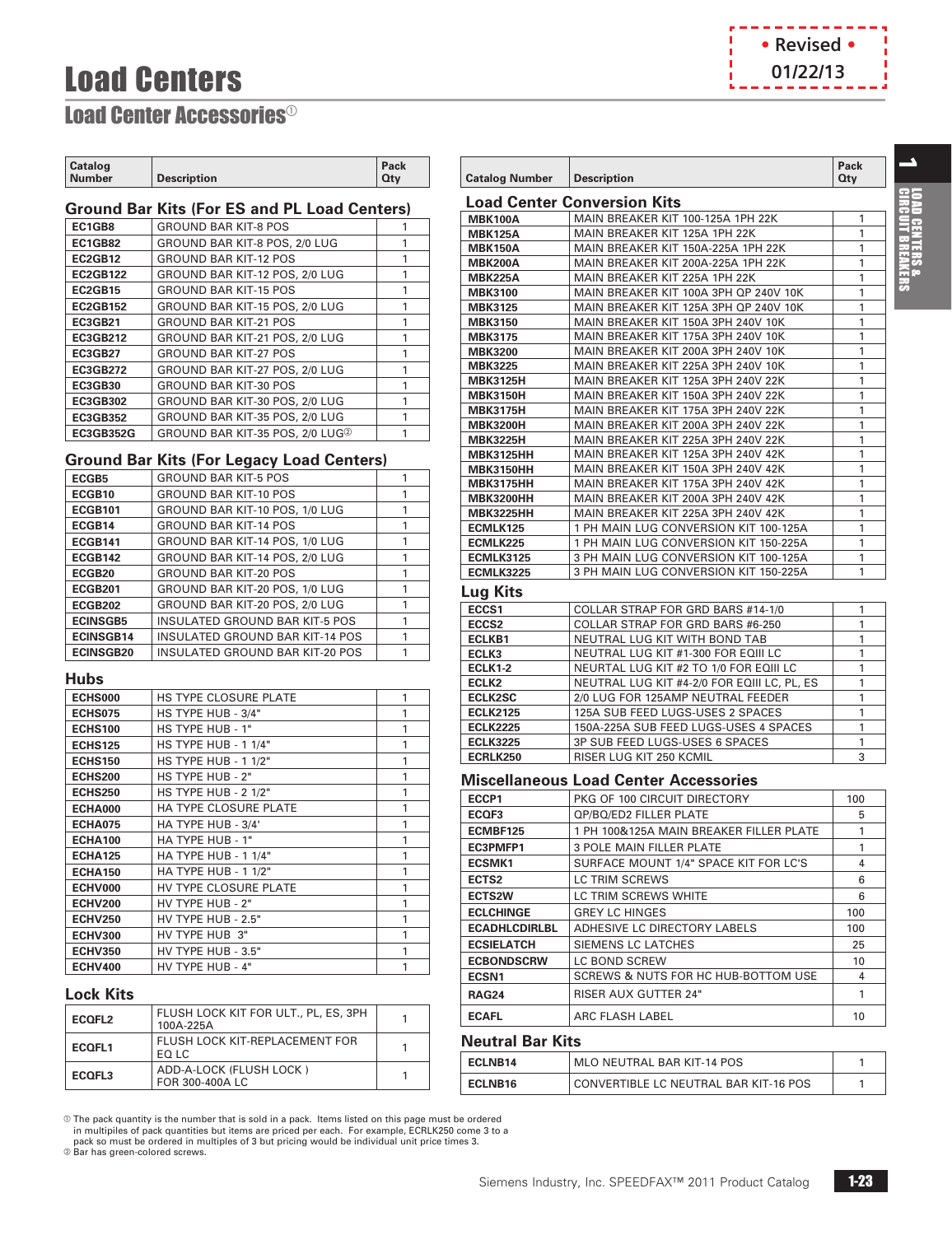## **Load Centers by the contract of the contract of the contract of the contract of the contract of the contract of the contract of the contract of the contract of the contract of the contract of the contract of the contrac**

# $\leftarrow$ LOAD CENTERS &<br>CIRCUIT BREAKERS



Lug Kit, 3-Pole, Subfeed or Feed thru Applications **ECLK3225**





Neutral Bar Kit **ECLNB14**



Main Breaker Retainer Kit for EQ Load Centers **ECMBR1**



**MBK3200**

Main Breaker Retainer kit for Ultimate, ES, & PL Load Centers **ECMBR2** 



Riser Lug Kit **ECRLK250**





Ground Bar Kit, **EC2GB15** Neutral Lug Kit, **ECLK1-2** wire range — #2-1 AWG Cu or Al



Neutral Lug Kit, **ECLK3** wire range — #1-300 MCM Neutral Lug Kit, **ECLK2** wire range — #4-#2/0 AWG Cu or Al

For use on Ground Bar only Collar Strap, Wire Range; **ECCS1; ECCS2**



(Flush Lock) **ECQFL1** For EQ load centers



Add-A-Lock Filler Plate, **ECQF3**



Add-A-Lock (Flush Lock), **ECQFL2** for Ultimate, ES & PL Load Centers and 3-phase up to 225A



Add-A-Lock (Flush Lock), **ECQFL3** 300-400A Load Centers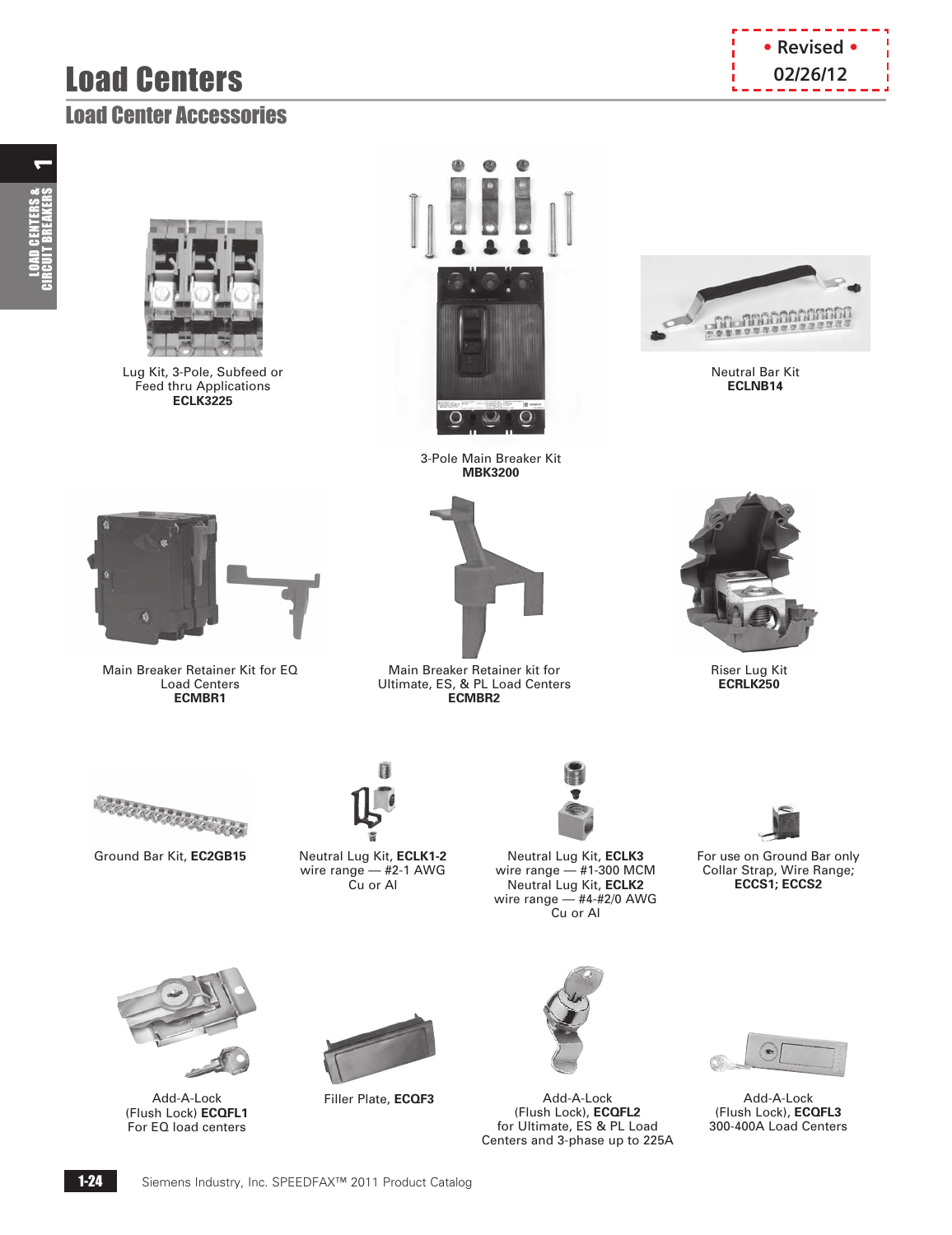## Load Centers

### Manual Transfer Interlock Kits for Load Centers and Meter Combinations

### Convert load centers or meter combinations into standby power panels



#### **Standard features**

- UL listed for use in most Siemens load centers and meter combinations
- Suitable for use with optional standby systems in accordance with article 702 of the National Electric Code
- $\blacksquare$  Corrosion resistant finish
- Easy assembly requiring no modifications to the load center or meter combination
- Remains attached to the main breakers when load center cover

Panels in which the bussing or wire forms from the meter socket land on main lugs are not acceptable for use in standby systems because turning the main breaker to "OFF" does not prevent feedback to the utility power lines. Examples of such panels include catalog numbers that start with the following letters.

**MC0606L1200\***

**MM0406L1\* MC1212L1200\***



**Wire forms or bussing**



### **Utility main breaker**

**Standby power main breaker**

**• Revised • 01/22/13**





### **Acceptable usage of Interlock Kits by load center/meter combination catalog numbers**

### **ES Series Load Centers**

can utilize interlock kits: 1, 2, 5, 6, 7. Kits 3 and 4 can also be used on main breaker panels.

**PL Series Load Centers**  can utilize interlock kits: 1, 2, 3, 4, 5, 6, 7.

Numbers 1 through 9 in these tables represent the last digit in each interlock kit catalog number. Example: 1 = ECSBPK01

When used in horizontal positions as typical in most load centers, ECSBPK07 is recommended for use only with QNR type circuit breakers.

Standby power interlock kits are not intended for use with AFCI, GFCI, 3-pole or 1/2" frame circuit breakers and 4 space, 125 amp load centers.

Siemens type EQ load centers using a "4-pole" main breaker do not have a kit available to interlock this main to branch circuits. Branch circuit positions can be interlocked.

| Siemens Meter Combinations $^{\circledR}$ |                     |                 |                     |  |  |
|-------------------------------------------|---------------------|-----------------|---------------------|--|--|
| MC0816B1150RTH                            | 5<br>7              | MC2040S1200JLC  | 9                   |  |  |
| MC0816B1150T                              | 5<br>$\overline{7}$ | MC2442B1225EFC  | $\overline{2}$      |  |  |
| MC0816B1150TH                             | 5<br>$\overline{7}$ | MC2442B1225ESC  | $\overline{2}$      |  |  |
| MC0816B1200EFN                            | $\overline{2}$      | MC3040S1200SC   | $\overline{7}$<br>5 |  |  |
| MC0816B1200RT                             | $\overline{7}$<br>5 | MC3042B1200FED  | 3                   |  |  |
| MC0816B1200RTB                            | $\overline{7}$<br>5 | MC3042B1200SED  | 3                   |  |  |
| MC0816B1200RTH                            | $\overline{7}$<br>5 | MC3042B1225FED  | 3                   |  |  |
| MC0816B1200ESN                            | 2                   | MC3042B1225SED  | 3                   |  |  |
| MC0816B1200T                              | 7                   | MC4040B1200SECW | $\overline{7}$<br>5 |  |  |
| MC0816B1200TH                             | 5<br>$\overline{7}$ | MC4040S1200SC   | $\overline{7}$<br>5 |  |  |
| MC0816B1350RLTM                           | 5<br>7              | MC0816B1200RJBT | 8                   |  |  |
| MC0816B1400RLTM                           | $\overline{7}$<br>5 | MC0816B1150RJBT | 8                   |  |  |
| MC1224B1100EFC                            | $\overline{2}$      | MC0816B1200RCT  | 8                   |  |  |
| MC1224B1100ESC                            | $\overline{2}$      | MC0816B1150RCT  | 8                   |  |  |
| MC1224B1125                               | $\overline{2}$<br>1 | MC0816B1200CT   | 8                   |  |  |
| MC1224B1125EFC                            | $\overline{2}$      | MC0816B1150CT   | 8                   |  |  |
| MC1224B1125ESC                            | $\overline{2}$      | MC2040B1150RCT  | 9                   |  |  |
| MC2040B1150                               | 7<br>5              | MC2040B1150CT   | 9                   |  |  |
| MC2040B1200                               | 5<br>7              | MC2040B1200RCT  | 9                   |  |  |
| MC2040B1200R                              | 5<br>7              | MC2040B1200CT   | 9                   |  |  |

a No interlock kit available for MC0816S1200SCT, MC2442S1200SC, MC2442S1200FC, MC2040S1200SZ, MM02025S1200H, MM0202S1200RHJ, MM0202S1200RJB